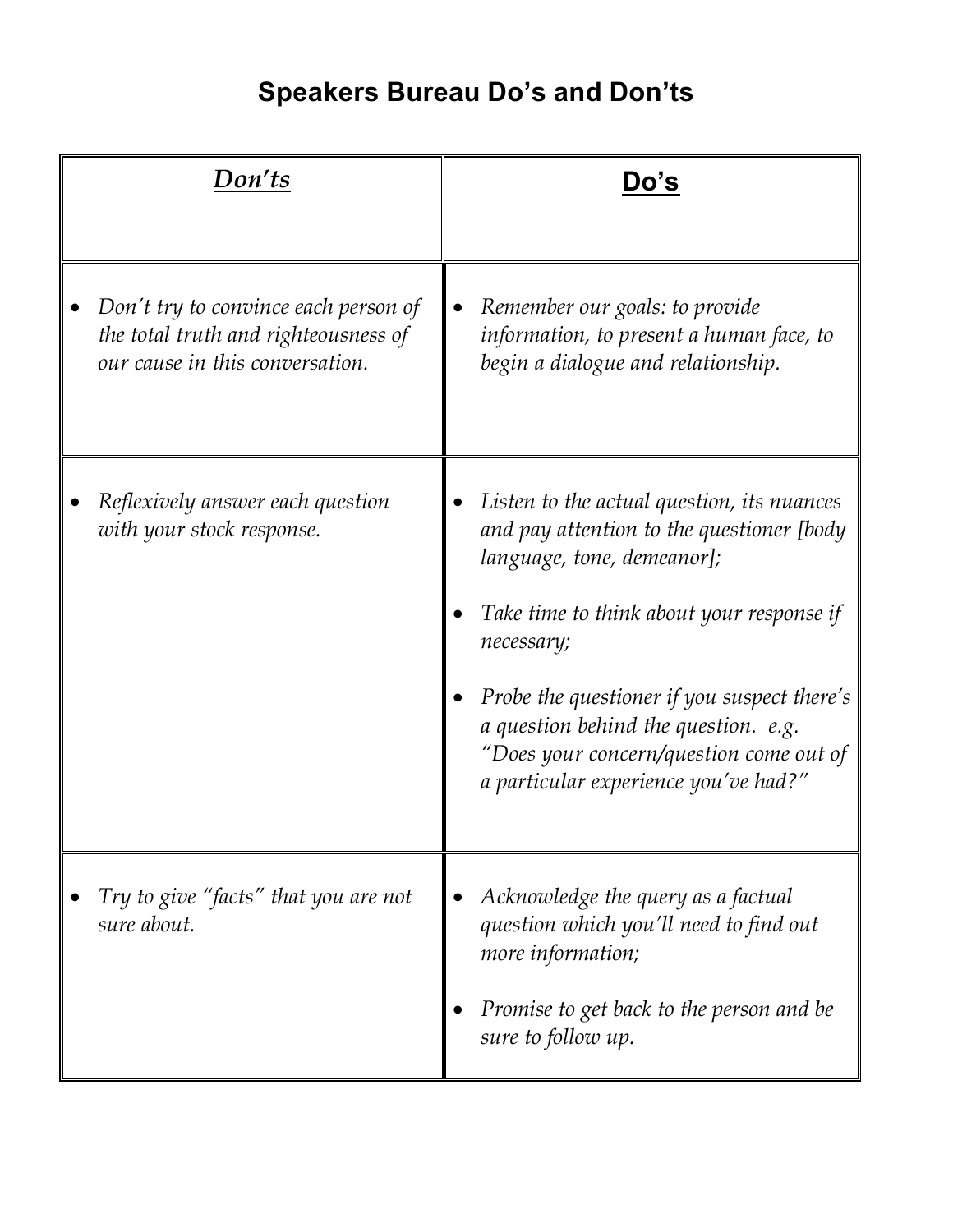| Try to contradict the questioner's<br>own experience of local opposition of a<br>particular development. | Put the experience in context;<br>Acknowledge that you aren't familiar<br>with all of the facts of that situation; |
|----------------------------------------------------------------------------------------------------------|--------------------------------------------------------------------------------------------------------------------|
|                                                                                                          | Acknowledge that developers (like<br>everyone else) do make mistakes<br>sometimes.                                 |
| Present yourself as an expert on every<br>issue related to affordable housing.                           | Explicitly acknowledge the complexity<br>and long history of the field;                                            |
|                                                                                                          | Give yourself permission to say "That's a<br>good question. I don't know the answer<br>now.'                       |

٦Г

 $\blacksquare$